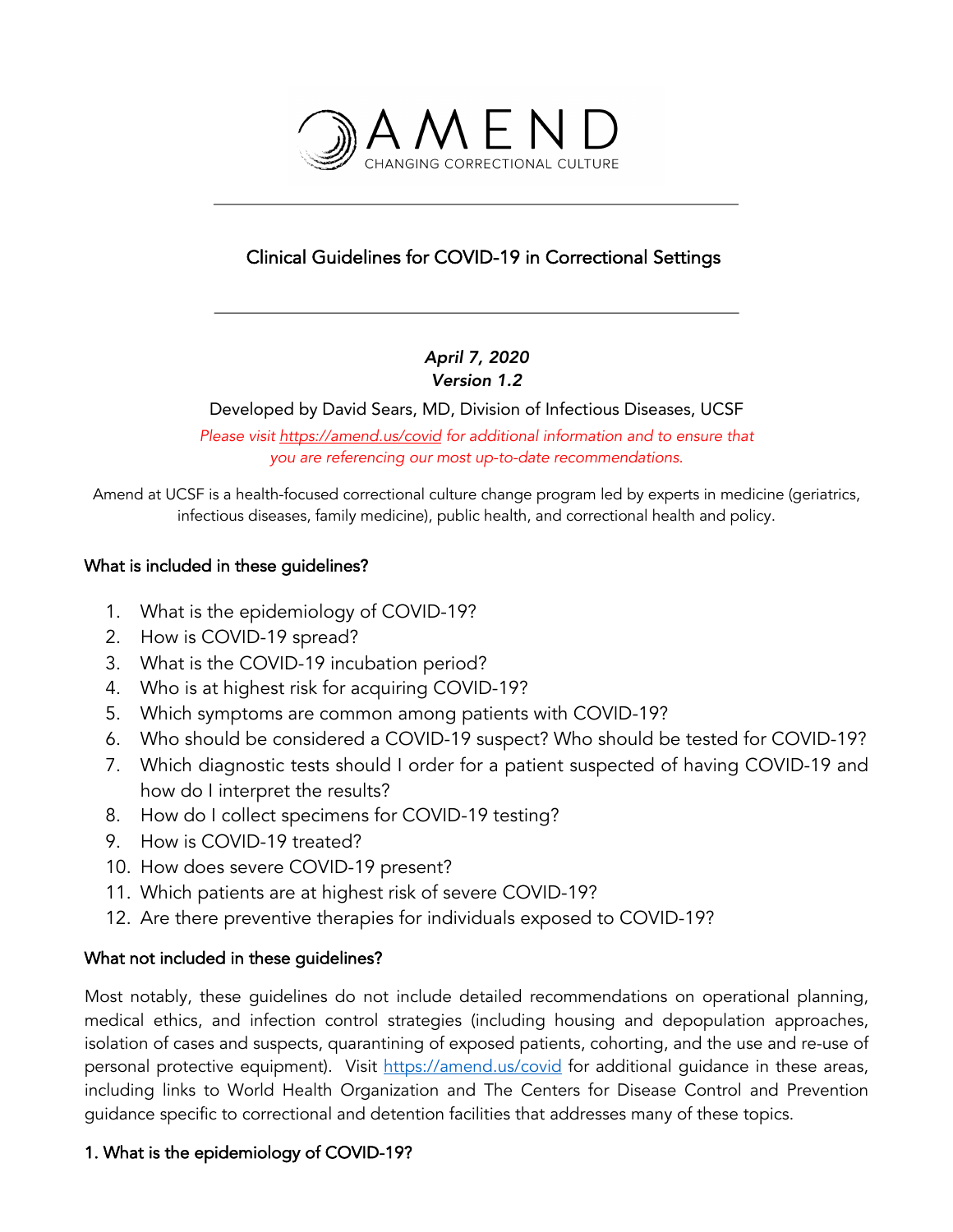

SARS-CoV-2, the coronavirus that causes the disease named COVID-19, is present in every state of the United States and nearly every country around the world.

- The Department of Public Health in your county is likely the best source of updated information on the number of cases in the community surrounding your facility.
- The *New York Times* maintains an updated list of cases per county in California: https://www.nytimes.com/interactive/2020/us/california-coronavirus-cases.html#county
- Worldwide case numbers and deaths from the global pandemic can be found here: https://coronavirus.jhu.edu/map.html

## 2. How is COVID-19 spread?

COVID-19 is transmitted from person-to-person when aerosolized respiratory droplets or fomites (inanimate objects covered in infectious material) come into contact with mucous membranes. This most commonly happens when secretions from the respiratory tract (e.g. droplets of saliva, mucous, or phlegm) come into contact indirectly (e.g. via touch, utensils, shared food, etc) or directly with the host's mouth or nares. SARS-CoV-2 has also been identified in stool but it is uncertain if this is a viable source of transmission.

- SARS-CoV-2 is found in large particle respiratory droplets meaning that an individual generally needs to be within 6ft of a source patient to be infected via direct contact.
- SARS-CoV-2 has been shown to be viable in fomites for different periods of time depending on the surface: plastic and stainless steel (72hrs), cardboard (24hrs), copper (4hrs)<sup>2</sup>
- Transmission can occur form a source patient who is entirely asymptomatic or pre-symptomatic (generally in the 48hrs prior to symptom onset when high quantities of the virus have been found in droplets). While it is accepted that symptomatic patients are more contagious than asymptomatic patients, it is still uncertain what proportion of transmissions occur from asymptomatic and pre-symptomatic patients. One modeling study of the early stages of the epidemic, estimated that more than half of all infections originated from patients who had mild enough illness that they were never sick enough to have been tested<sup>3</sup>
- Certain medical procedures can heighten the risk of transmission by aerosolizing smaller respiratory secretions that may remain aerosolized for up to an hour and have the potential to spread beyond 6ft. These conditions include, but are not limited to:
	- o Mechanical ventilation and non-invasive ventilation (e.g. CPAP and BiPAP)
	- o High-flow nasal cannula (but not use of routine nasal cannula, face mask, or non-rebreather)
	- o Tracheostomy
	- o Administration of nebulized medications (but not inhalers)
	- o Open suction
	- o Intubation

#### 3. What is the COVID-19 incubation period?

The median incubation period from exposure to symptomatic COVID-19 is 5.1 days. Among those developing symptoms, 97.5% will do so by 11.5 days and >99% by 14 days.<sup>4</sup>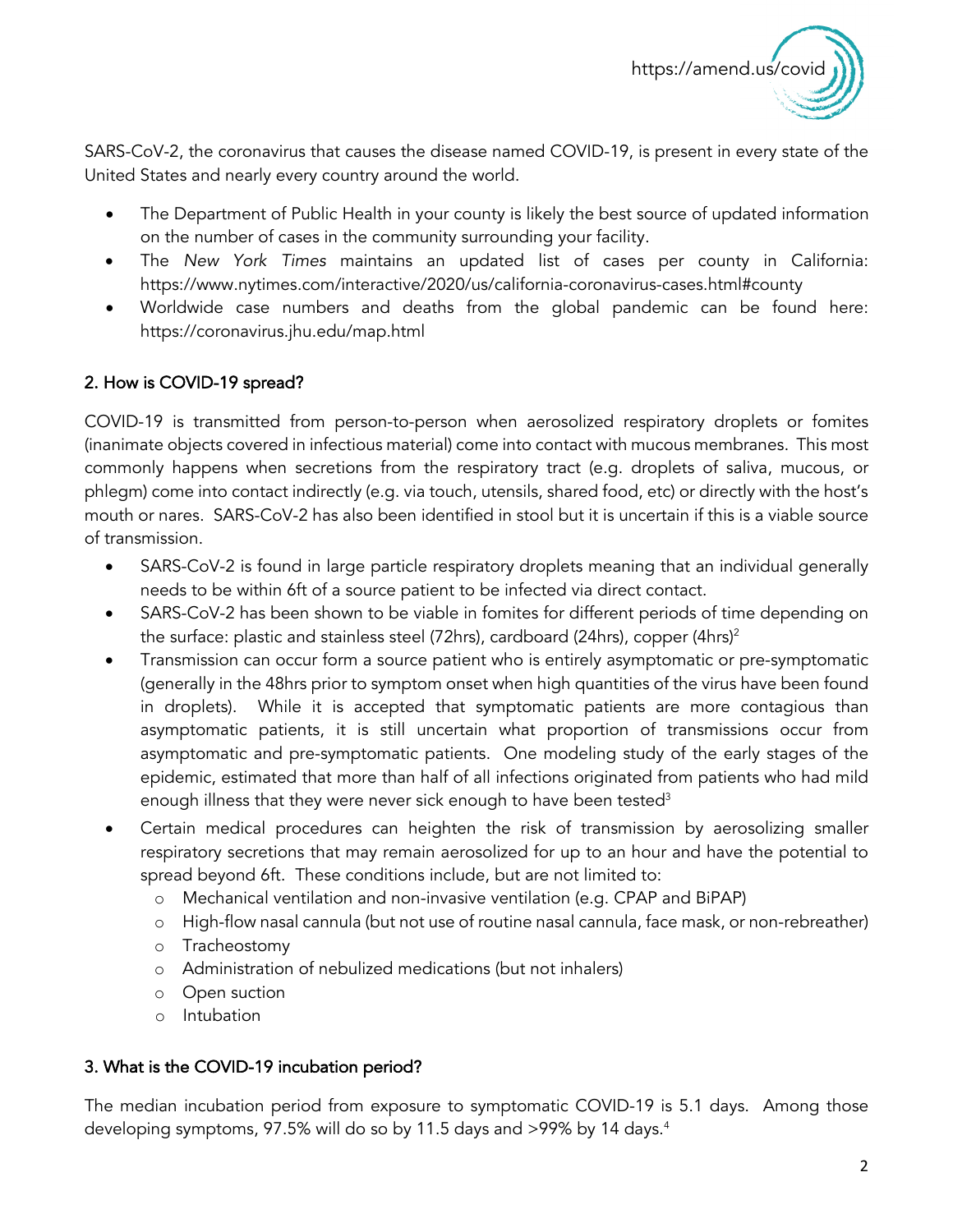

#### 4. Who is at highest risk for acquiring COVID-19?

Given widespread community transmission of COVID-19, all correctional residents should be considered at risk for acquiring COVID-19 even if there have been no cases identified within a facility. Certain individuals, however, will be at higher risk for acquisition related to the proximity, duration, and nature of exposure to an infected individual or individuals. Extrapolating from community settings and data on other respiratory viruses, the following are exposures associated with higher risk of acquisition.

- a. Cellmate of a patient with COVID-19
- b. Worker / volunteer (incarcerated person or staff) caring for a patient with COVID-19 without personal protective equipment (PPE)
- c. Other close contact (<6ft for prolonged period) of patient with COVID-19 (this is sometimes defined as <6ft for at least 10 minutes but there is no specific rationale for the 10 minute cutoff)
- d. Resident transferring from a facility with sustained COVID-19 transmission in the last 14 days
- e. Resident sharing common spaces (e.g. yard, shower, dining area) with a resident or staff person with COVID-19

#### 5. Which symptoms are common among patients with COVID-19?

The following are symptoms described among patients in case series<sup>5,6</sup> of *hospitalized* patients in China.

- Fever: >80% (yet nearly 50% were afebrile at the time of admission)
- Cough: 45-80% (dry > productive)
- Shortness of breath: 20-50%
- Myalgias: 10-50%
- URI symptoms: <15% (sore throat, rhinorrhea, HA)
- GI symptoms: <10% (nausea/vomiting), <25% (diarrhea)

Given that some patients can be entirely asymptomatic despite infection, the range of symptoms in outpatients is exceedingly broad but often falls along the spectrum between mild URIs and the more severe symptoms seen in hospitalized patients. Cases without cough or dyspnea, however, have been described, including presentations where GI symptoms were the presenting complaint, fever was the only complaint, or a loss of the sense of smell (anosmia) or taste (dysgeusia) was the presenting feature.

#### 6. Who should be considered a COVID-19 suspect and who should be tested for COVID-19?

COVID-19 should be suspected in the following scenarios:

- Patients with any of the following new and unexplained symptoms:
	- o Fever (subjective or objective)
	- o Cough
	- o Shortness of breath
	- o Loss of the sense of smell (anosmia) or taste disturbance (dysgeusia)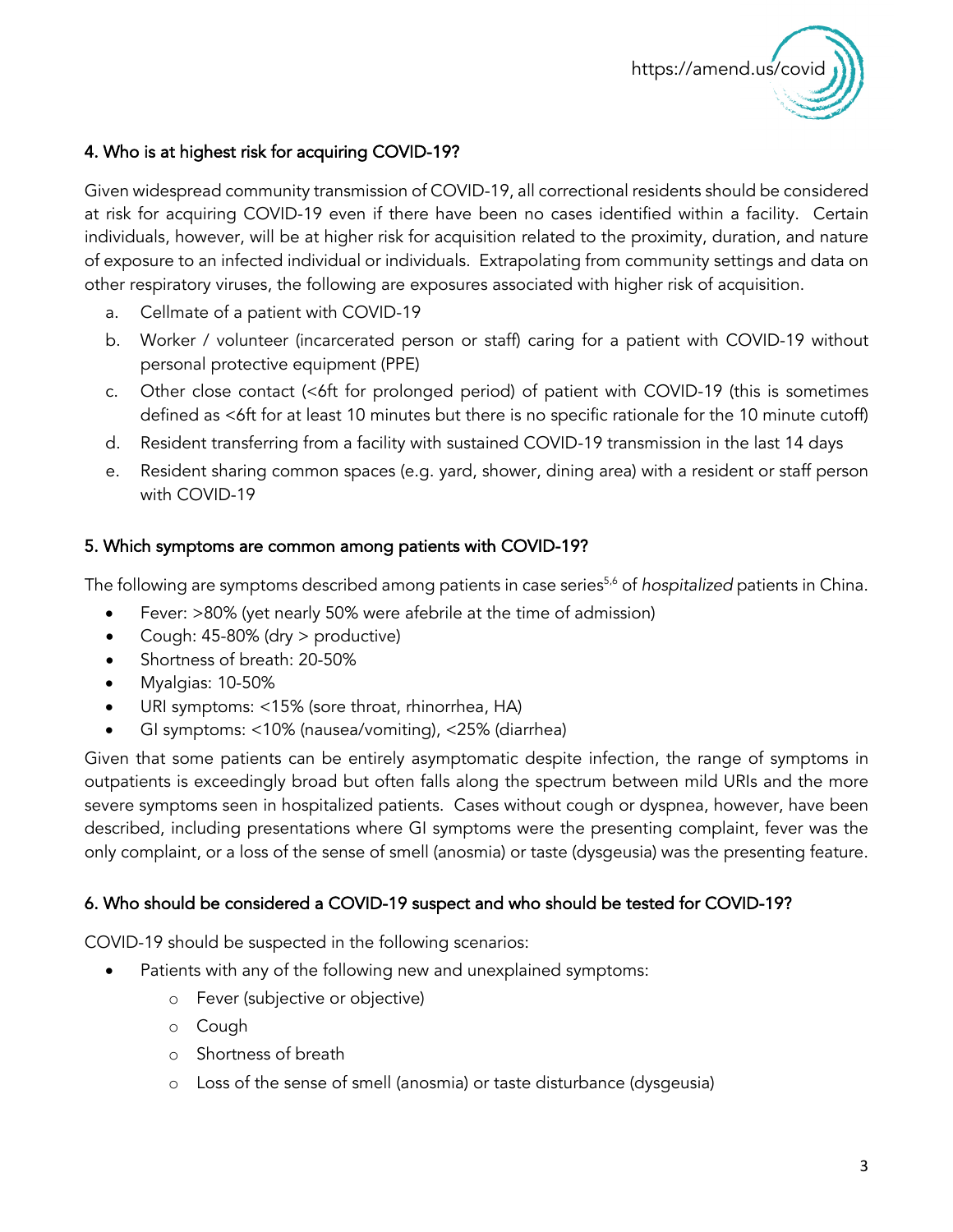

- Patients with any of the following new and unexplained symptoms are at lower risk of having COVID-19 but should still be considered suspects, particularly if they have had exposures to others with COVID-19:
	- o URI symptoms (rhinorrhea, sore throat, headache)
	- o GI symptoms (nausea, vomiting, diarrhea)

*Note: all COVID-19 suspects should be immediately isolated, appropriate PPE measures should be implemented per institutional policy, and direct contact with staff and residents should be limited to medical necessity. If testing or PPE are severely limited, deprioritizing testing and*  isolation for those with URI and GI symptoms could be considered if there is little suspected local *COVID-19 transmission as these clinical presentations are less common*

All COVID-19 suspects should be tested for infection. In a scenario of limited testing, then the following patients should be prioritized:

- Those at high-risk of severe COVID-19 (section 11)
- Those at high-risk of transmitting COVID-19 to others (e.g. patients who cannot be isolated from other residents or who require frequent close contact with staff)
- Patients with clinical presentations that are most consistent with COVID-19 (sections 5 & 7) who may need transfer to a higher level of care

## 7. Which diagnostic tests should I order for a patient suspected of having COVID-19 and how do I interpret the results?

*Note: given limitations in testing capacity, testing asymptomatic patients has not been done in most health settings but would be a critical intervention to limit transmission if testing bottlenecks can be alleviated*

Recommended tests:

• COVID-19 PCR (aka RNA) by nasopharyngeal (NP) and oropharyngeal (OP) sampling with a single swab: While testing currently has multiple bottlenecks, this is the test of choice and can be performed at commercial laboratories (e.g. Quest, LabCorp, ARUP), local DPHs, and select medical centers. The specificity is >98% and the sensitivity, as extrapolated from PCR tests for other viral respiratory infections, is estimated to be 75-80%. Viral shedding is highest at the onset of symptoms and thus the sensitivity may be >80% if testing is done within the first 5 days of symptoms, particularly with proper sample collection which involves rotating the swab in the nasopharynx for 10 seconds. Addition of an oropharyngeal (OP) swab can marginally increase the sensitivity (+5-10%). To conserve testing supplies while achieving the highest sensitivity, it is recommended to use a single swab to obtain the OP and then NP sample.

Additional tests for patients at high-risk of complications or with signs and symptoms suggestive of lower respiratory tract disease:

Chest x-ray: among hospitalized patients, the CXR was abnormal in 60%, classically with patchy bilateral findings (unilateral in only 14-25%) and no nodules or effusions.<sup>7</sup>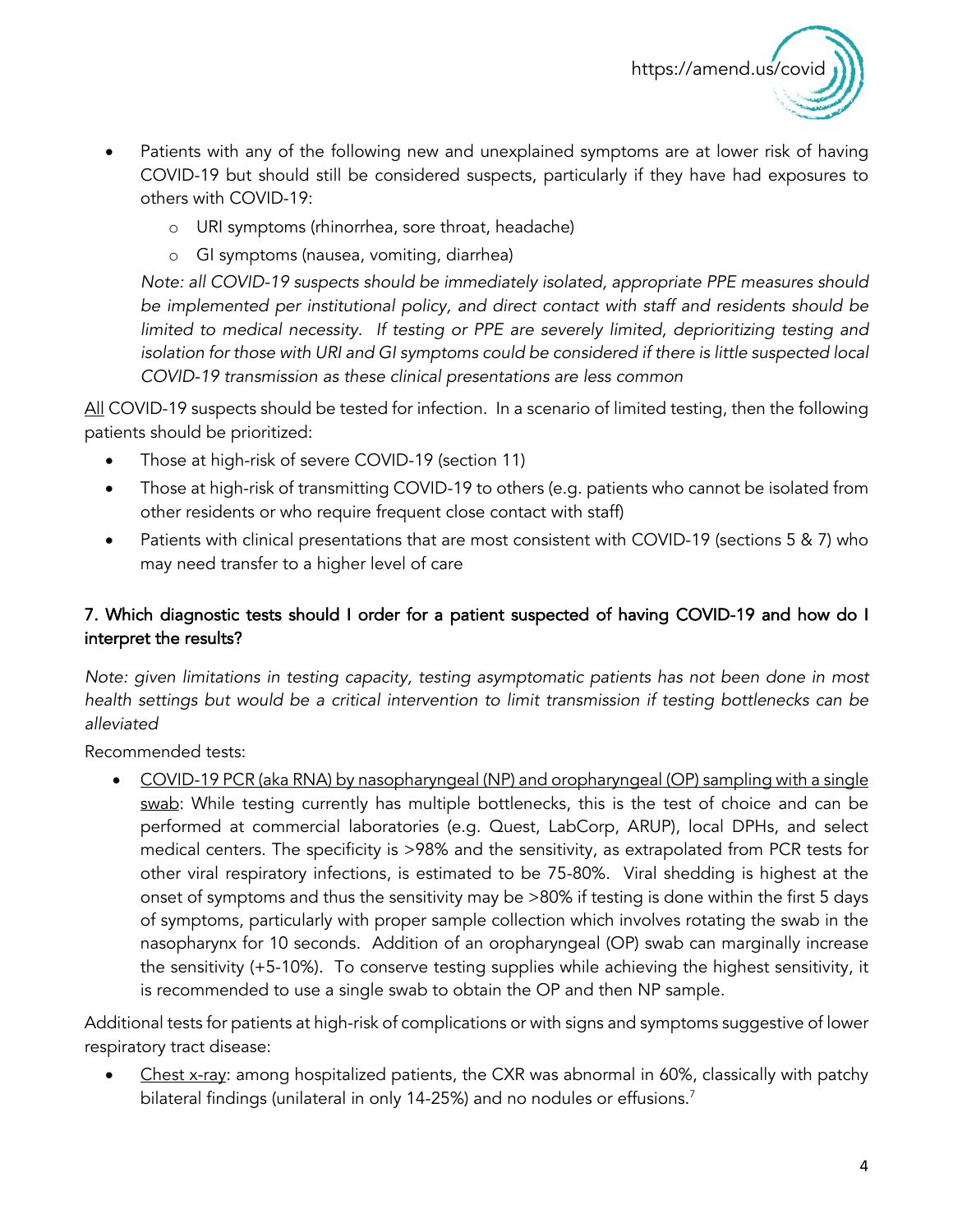

• Influenza testing (preferably PCR) or multiplex PCR panel of respiratory pathogens by NP swab: While COVID-19 has been described in the presence of other viral respiratory pathogens, the finding of another respiratory pathogen combined with a negative COVID-19 test would have a high negative predictive value for COVID-19. The utility of influenza testing, however, is now limited as there has been a substantial decline in seasonal flu since the end of March. Of note, COVID-19 should not cross-react with other coronaviruses on most commercially available multiplex PCR panels.

*Note: to conserve testing supplies, some laboratories may be able to run COVID-19, influenza, and respiratory viral panel tests from a single NP+OP swab*

*Note: consider blood cultures and sputum in higher acuity patients*

Tests to consider to assess the likelihood of COVID-19 if you are unable to perform COVID-19 testing or if there are long delays in obtaining results:

- CBC: among hospitalized patients, leukopenia (17-45%) and lymphopenia (33-85%) suggested COVID-19
- CRP: elevated in 81-86% of hospitalized patients
- Procalcitonin: > 0.5 in 5-10% of hospitalized patients (higher in more severe cases, possibly due to bacterial co-infection)

Tests *not* currently recommended for the diagnosis of COVID-19:

- COVID-19 serologies: these tests will be valuable in determining the epidemiologic characteristics of transmission, potentially improving the sensitivity of case detection if combined with PCR, and to inform when a person is no longer contagious; serologies do not presently have a role in clinical practice for the following reasons:
	- o An IgM serologic response occurs ~11 days after exposure to COVID-19, limiting its utility in diagnosing infection as a single test
	- o Some serologic tests for COVID-19 will cross-react with other coronaviruses
	- o The FDA has allowed the expedited rollout of select serologic tests from commercial laboratories without FDA review and additional data is needed to validate results

#### 8. How do I collect specimens for COVID-19 testing?

PPE: Given the proximity to the patient and the potential for sample collection to provoke coughing or sneezing, specimens should be collected while wearing gloves, gown, eye protection (face shield or goggles), and an N95 respirator.

Procedure for recommended NP + OP sampling: First, swab the posterior oropharynx near the tonsils. Then, insert the same swab into one nostril parallel to the palate. If the swab is narrow (i.e. the type normally used for NP samples), gently rotate the swab inward until resistance is met at the level of the turbinates; rotate against the nasopharyngeal wall (approximately 10 sec) to absorb secretions. If the swab is thick (i.e. the type normally used for OP collection), rotate for 10 sec while against the external opening of the nasal turbinates.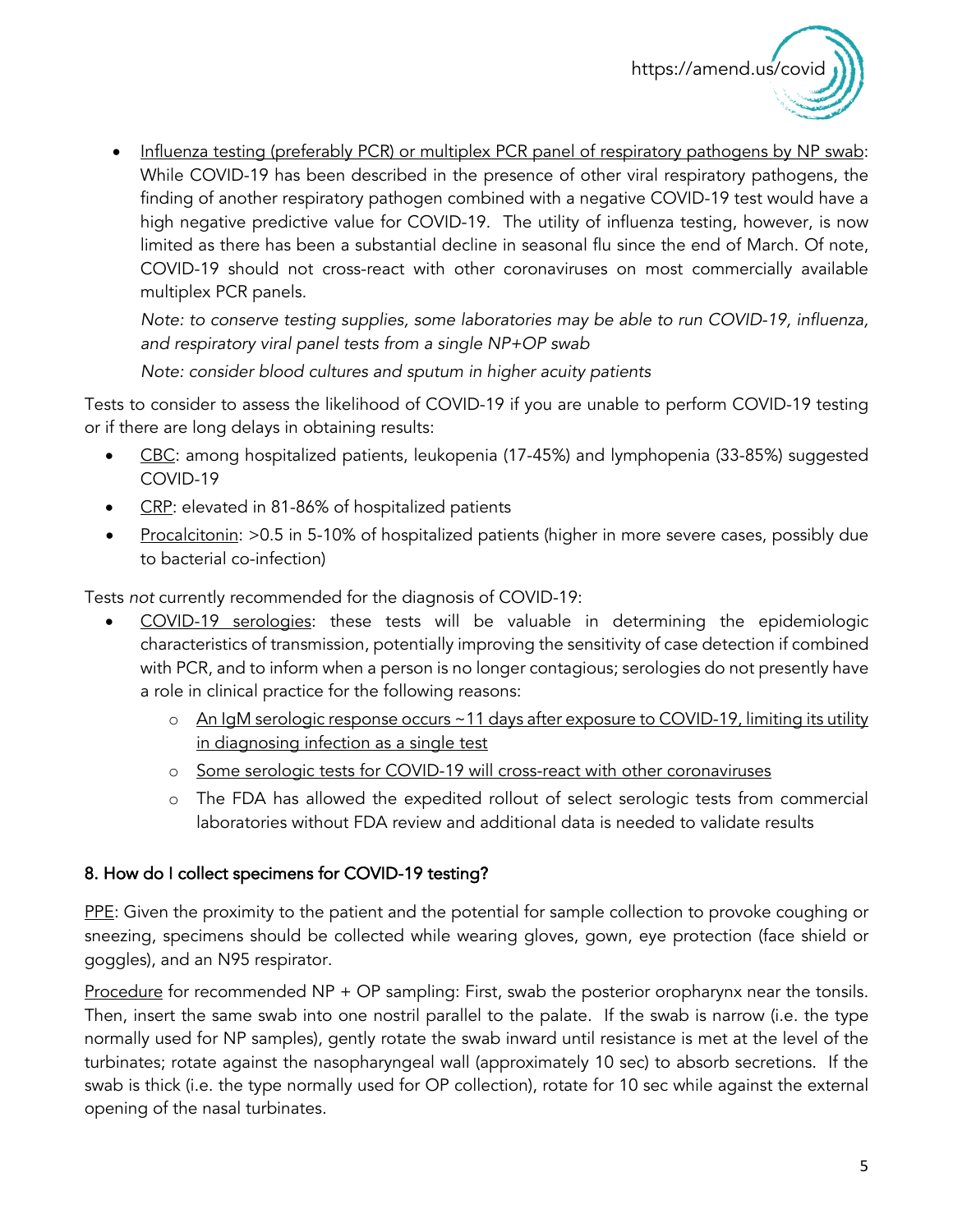

## 9. How is COVID-19 treated?

While certain medications show the potential to have modest benefit, at this point the treatment of COVID-19 is largely supportive. Key treatment considerations are below:

- Oxygen: use if needed to maintain O2 saturation at or above 92% *Note: the use of routine nasal cannula, face tent, or non-rebreather is preferred to high-flow nasal cannula as the latter has the potential to aerosolize respiratory droplets*
- Analgesia and antipyretics: consider acetaminophen and/or NSAIDs if needed

*Note: there have been theoretical concerns about the use of NSAIDs for fever or pain in COVID-19, however clinical data have not demonstrated an increased risk of adverse outcomes; the World Health Organization has clarified that it does not recommend against NSAID use in patients with COVID-19*

Bronchodilators: if bronchodilators are needed (i.e. reactive airway disease or wheezing and respiratory distress), nebulized medications should be avoided given the potential to aerosolize the virus; metered-dose inhalers (MDIs) are preferred and older clinical data suggest equivalence between MDIs and nebulized medications in patients who are able to use them

*Note: there are now national supply chain issues with MDIs; recommend limiting use to patients with moderate/severe reactive airways disease*

- Incentive spirometer: maintain airway patency if patient able to participate
- IV fluids: IVFs are not needed for most patients but dehydration and sepsis can occur in patients with severe disease, co-morbidities, or inability to take oral hydration, or substantial GI losses
- Corticosteroids: many patients in China received steroids for severe COVID-19, however the clinic benefit of steroids is not clear and there is data for other respiratory pathogens suggesting prolonged viral shedding in patients receiving steroids; currently steroids are not recommended and most US providers are not using them unless clinically indicated for another reason
- Antivirals:
	- o Hydroxychloroquine: favorable toxicity profile, demonstrates potent *in* vitro *activity* but currently has very limited clinical data (below); if no contraindications, providers could consider using hydroxychloroquine to treat COVID-19 in patients with lower respiratory tract infections requiring hospitalization or patients with a high risk for developing severe disease (as some other health systems are doing).
		- Dose: 400mg PO q12 x2 on day one, then 200mg PO q12 on days 2-5
		- **•** Dosing in renal dysfunction: no adjustment
		- Pregnancy/lactation: no known risk in limited human data
		- § Adverse effects: QTc prolongation, hemolytic anemia in those with G6PD deficiency, increased risk of hypoglycemia in patients with diabetes on glucoselowering agents

*Note: Two small RCTs in China (with 30 and 62 patients who largely had mild disease) compared HCQ to no-HCQ and there were no significant differences in time of viral shedding or hard clinical outcomes (the latter study had four patients progress to severe disease in the*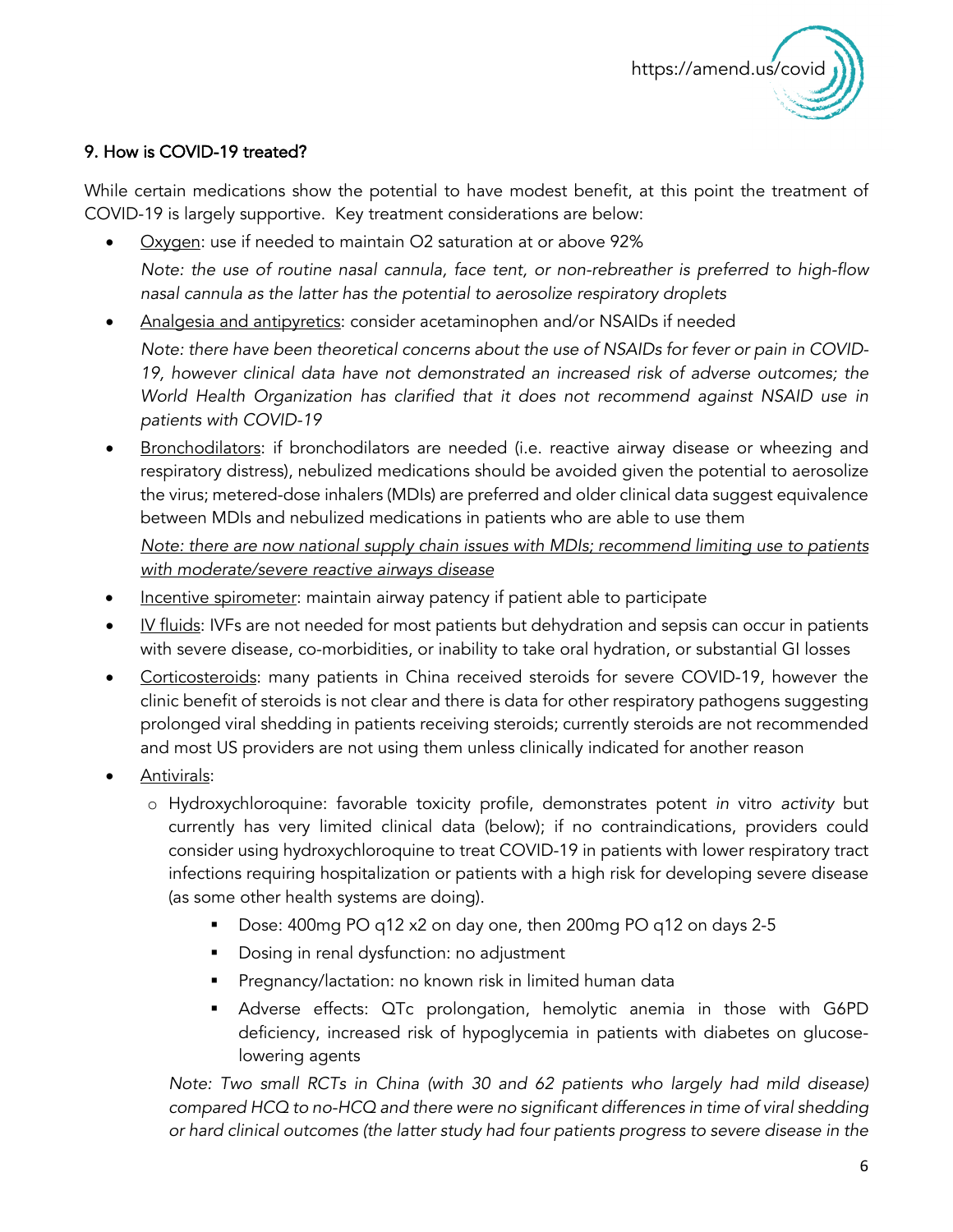

*control arm and none in the HCQ arm, however the small number of patients in the trial makes this finding hard to interpret).*8,9 *There are also two French studies reporting clinical outcomes among patients receiving HCQ and azithromycin but both studies are single arm, limiting interpretation.*10,11

*Note: chloroquine suspected to have similar activity but availability is limited*

o Lopinivir/ritonavir (Kaletra): showed no improvement in clinical outcomes or the duration of viral shedding in a placebo controlled trial of patients with severe COVID-1912

*Note: the patients in the above trial where started on study drug after a median of 13 days of symptoms, so it is uncertain if there may be clinical benefit if started sooner after symptom onset*

o Remdesivir: experimental IV therapy (not FDA approved) that showed no efficacy against Ebola but does have potent *in vitro* activity against SARS-CoV-2; is currently only available as part of a phase II clinical trial or through a compassionate use protocol for children and pregnant women

#### 10. How does severe COVID-19 present?

Severe disease occurs in <10% of patients. Among patients hospitalized with COVID-19, serious illness developed after a number of days of progressive symptoms: dyspnea (median 7d after symptom onset), sepsis (9d), ARDS (12d), ICU admission (12d), and mechanical ventilation (15d).<sup>13</sup>

#### 11. Which patients are at highest risk of severe COVID-19?

The CDC defines the following adults as high-risk for severe COVID-19: older adults (particularly >65), residents of a nursing home or long-term care facilities, pregnant women, and individuals with high-risk medical conditions (chronic lung disease including moderate to severe asthma, serious heart conditions, cancer undergoing treatment, morbid obesity, poorly controlled diabetes, renal failure, cirrhosis, cigarette use, HIV infection, organ transplantation, and prolonged use of corticosteroids and other immunosuppressants).<sup>14</sup> Severe COVID-19, however, has been described in adults of all ages, including those with no known risk factors.

One study of hospitalized patients with laboratory-confirmed COVID-19 in China looked at proportions who met and did not meet a primary composite outcome (defined as death, ICU admission, or needing mechanical ventilation) by risk group<sup>6</sup>. Among the 1099 patients as a whole, the primary composite outcome was met in 67/1099 patients (6.1%). The following subgroups were at increased risk for the composite outcome:Age >65: 20.9%

- Cerebrovascular disease 26.7%
- Coronary artery disease: 22.2%
- COPD: 58.3%
- Current or former smoker: 13.9%
- DM: 22.2%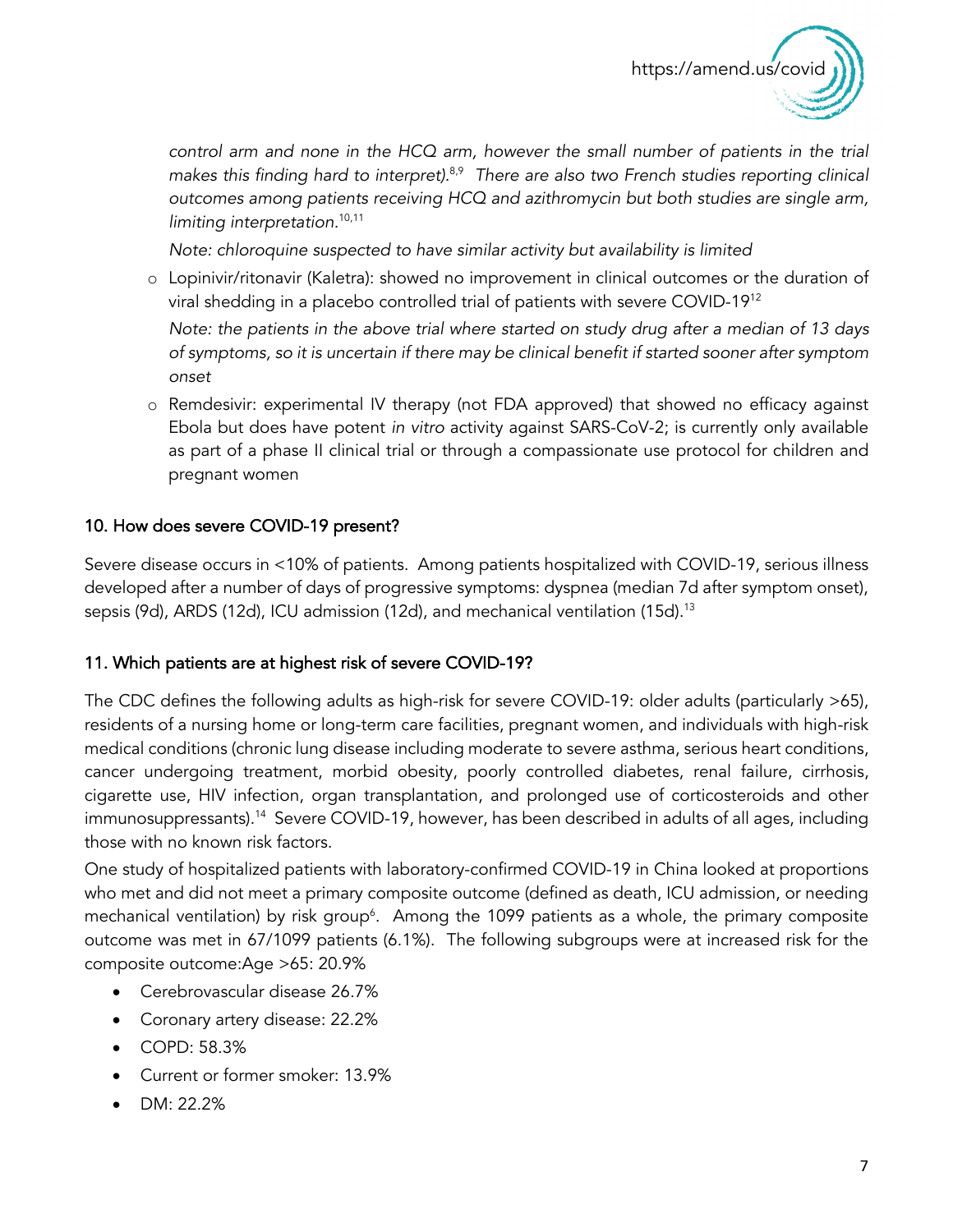

#### 12. Are there preventive therapies for individuals exposed to COVID-19?

There are currently no medications approved (or widely being used) for the prevention of COVID-19 but multiple clinical trials are now in the works for chemoprophylaxis. Two vaccines have entered phase I clinical trials.

*See pages 9 and 10 for References and an Appendix describing a recommended COVID-19 evaluation and treatment algorithm for use in correctional settings.*

*Amend COVID-19 Guidance & Tools developed by:*  Brie Williams, MD, MS Cyrus Ahalt, MPP David Sears, MD Leah Rorvig, MD, MPH David Cloud, JD, MPH

 $\overline{a}$ 

Copyright © 2020 Amend at UCSF. All Rights Reserved.

Amend at UCSF fundamentally transforms culture inside prisons and jails to reduce their debilitating health effects. We provide a multi-year immersive program drawing on public health-oriented correctional practices from Norway and elsewhere to inspire changes in correctional cultures and create environments that can improve the health of people living and working in American correctional facilities.

*Amend is currently focused on providing resources, expertise, and support to correctional systems confronting the global COVID-19 pandemic.* 

*For more information:* https://amend.us Daryl Norcott, Director of Communication Daryl.Norcott@ucsf.edu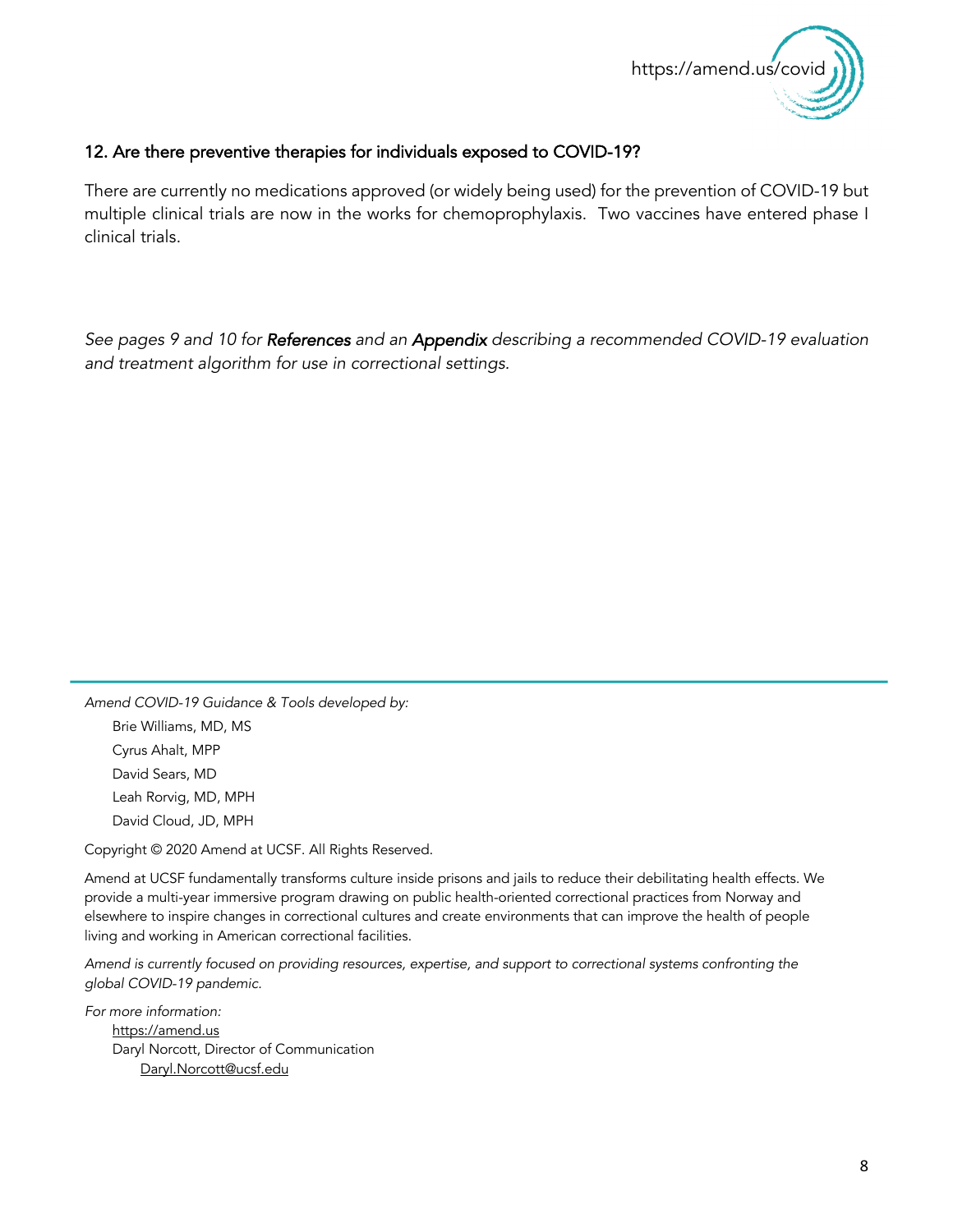

## References

- 1. CDC. Coronavirus Disease 2019 (COVID-19). Centers for Disease Control and Prevention https://www.cdc.gov/coronavirus/2019-ncov/community/correction-detention/guidancecorrectional-detention.html (2020).
- 2. van Doremalen, N. et al. Aerosol and Surface Stability of SARS-CoV-2 as Compared with SARS-CoV-1. N. Engl. J. Med. (2020) doi:10.1056/NEJMc2004973.
- 3. Li, R. et al. Substantial undocumented infection facilitates the rapid dissemination of novel coronavirus (SARS-CoV2). Science eabb3221 (2020) doi:10.1126/science.abb3221.
- 4. Lauer, S. A. et al. The Incubation Period of Coronavirus Disease 2019 (COVID-19) From Publicly Reported Confirmed Cases: Estimation and Application. Ann. Intern. Med. (2020) doi:10.7326/M20-0504.
- 5. Wang, D. et al. Clinical Characteristics of 138 Hospitalized Patients With 2019 Novel Coronavirus–Infected Pneumonia in Wuhan, China. JAMA 323, 1061 (2020).
- 6. Guan, W. et al. Clinical Characteristics of Coronavirus Disease 2019 in China. N. Engl. J. Med. (2020) doi:10.1056/NEJMoa2002032.
- 7. Ng, M.-Y. et al. Imaging Profile of the COVID-19 Infection: Radiologic Findings and Literature Review. Radiol. Cardiothorac. Imaging 2, e200034 (2020).
- 8. Chen, Z. et al. Efficacy of hydroxychloroquine in patients with COVID-19: results of a randomized clinical trial. http://medrxiv.org/lookup/doi/10.1101/2020.03.22.20040758 (2020) doi:10.1101/2020.03.22.20040758.
- 9. Chen, J. et al. A pilot study of hydroxychloroquine in treatment of patients with common coronavirus disease-19 (COVID-19). J. Zhejiang Univ. Med. Sci. (2020).
- 10. Molina, J. M. et al. No Evidence of Rapid Antiviral Clearance or Clinical Benefit with the Combination of Hydroxychloroquine and Azithromycin in Patients with Severe COVID-19 Infection. Médecine Mal. Infect. (2020) doi:10.1016/j.medmal.2020.03.006.
- 11. Gautret, P. et al. Hydroxychloroquine and azithromycin as a treatment of COVID-19: results of an open-label non-randomized clinical trial. Int. J. Antimicrob. Agents 105949 (2020) doi:10.1016/j.ijantimicag.2020.105949.
- 12. Cao, B. et al. A Trial of Lopinavir–Ritonavir in Adults Hospitalized with Severe Covid-19. N. Engl. J. Med. (2020) doi:10.1056/NEJMoa2001282.
- 13. Zhou, F. et al. Clinical course and risk factors for mortality of adult inpatients with COVID-19 in Wuhan, China: a retrospective cohort study. The Lancet (2020) doi:10.1016/S0140- 6736(20)30566-3.
- 14. CDC. Coronavirus Disease 2019 (COVID-19). Centers for Disease Control and Prevention https://www.cdc.gov/coronavirus/2019-ncov/specific-groups/people-at-higher-risk.html (2020).